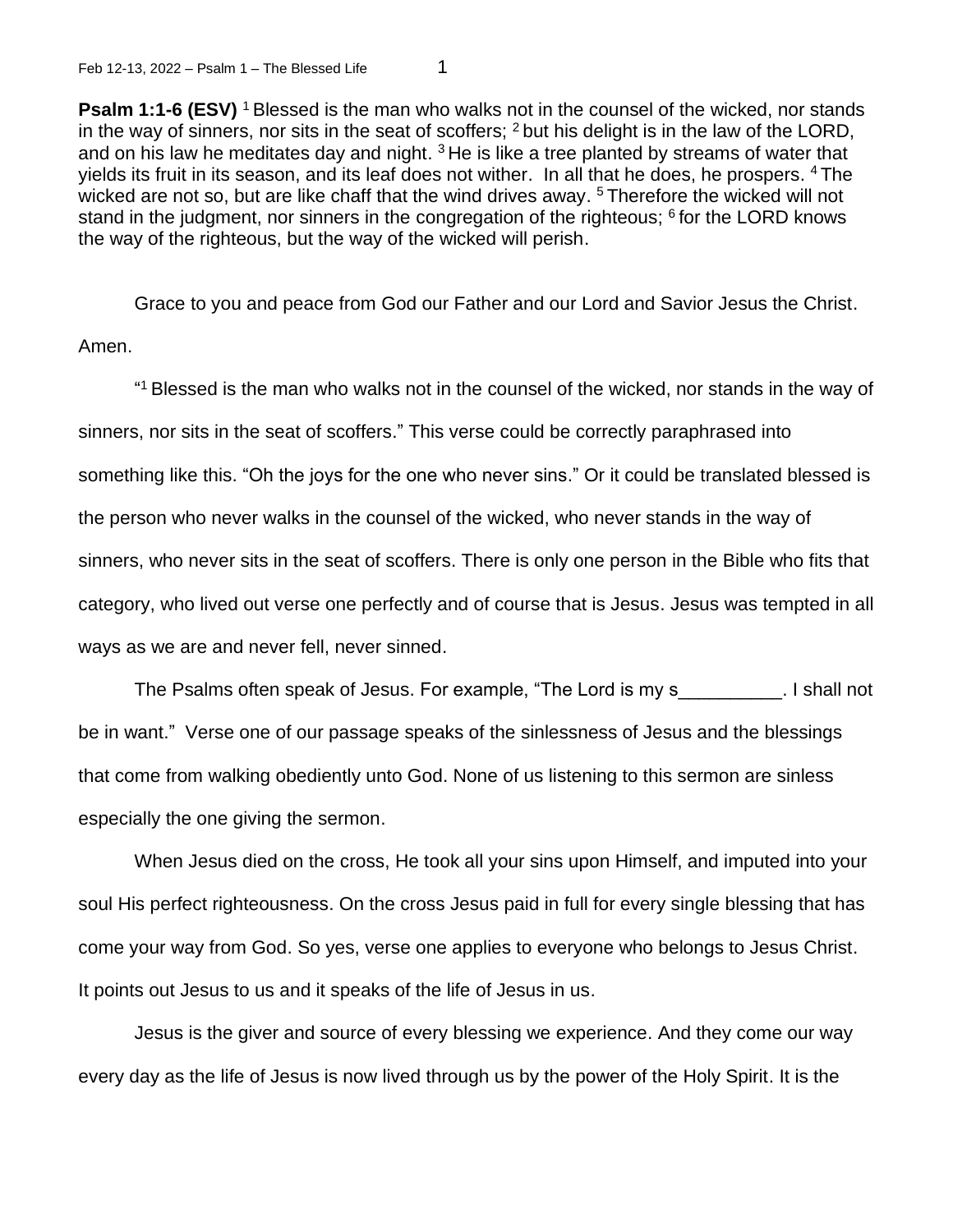righteousness of Jesus in us that makes us worthy recipients of God's blessing upon blessing upon blessing.

We use the word blessing all the time so much so that it can lose its proper meaning. I have a couple of definitions that have stood the test of time. **1. Enrichment beyond normal quality.** Something occurs in your life that is rather ordinary, but it touches you in such a way that you sense God's goodness in it. I do my best to always answer the phone when it is one of our children. I never want to put them off. I do this because I recognize it is a blessing from God that our children even want to speak with me. It is never a burden to take their call. It is a privilege given by God in my estimation. I sense God's goodness in this. 1. Enrichment beyond normal quality. **2. Sensing the hand of God in what occurs in your life.** 

From the Hebrew we learn the term blessed or blessing means supremely happy, fulfilled with a deep sense of wellbeing. I spoke to Olive Fleming Liefeld this past week. Monday was her 90<sup>th</sup> birthday. We spoke at great length. For those of us that know her, it is such an honor that we got to know such a famous person with a story that has been retold since 1956. Olive's first husband, Pete Fleming, and the group of men led by Jim Elliot were speared to death by the Waodani Indians in Ecuador; Jim Elliot, [Ed McCully,](https://en.wikipedia.org/wiki/Ed_McCully) [Roger Youderian,](https://en.wikipedia.org/wiki/Roger_Youderian) [Pete Fleming,](https://en.wikipedia.org/wiki/Pete_Fleming) and their pilot, [Nate Saint.](https://en.wikipedia.org/wiki/Nate_Saint) Many of you saw the movie "The End of the Spear" back in 2006. Olive and Walt made St. Mark their home church for several years. Olive told me something that was quite moving. For her Birthday, Olive received a zoom call from all the living children of the men who were speared. To put it bluntly, Olive felt so blessed by God to be able to interact with them after all these years. What a difference it makes to live your life in Christ. God brings good out of horrible events, blessings that come our way year after year after year. **3. Only Christians can experience true Christian joy, not based on circumstances but on God's goodness that can only be seen through the eyes of faith.** I felt so blessed to be able to speak to Olive who spends all her time now taking care of Walt, who is soon to be 95. If I did not know Jesus, why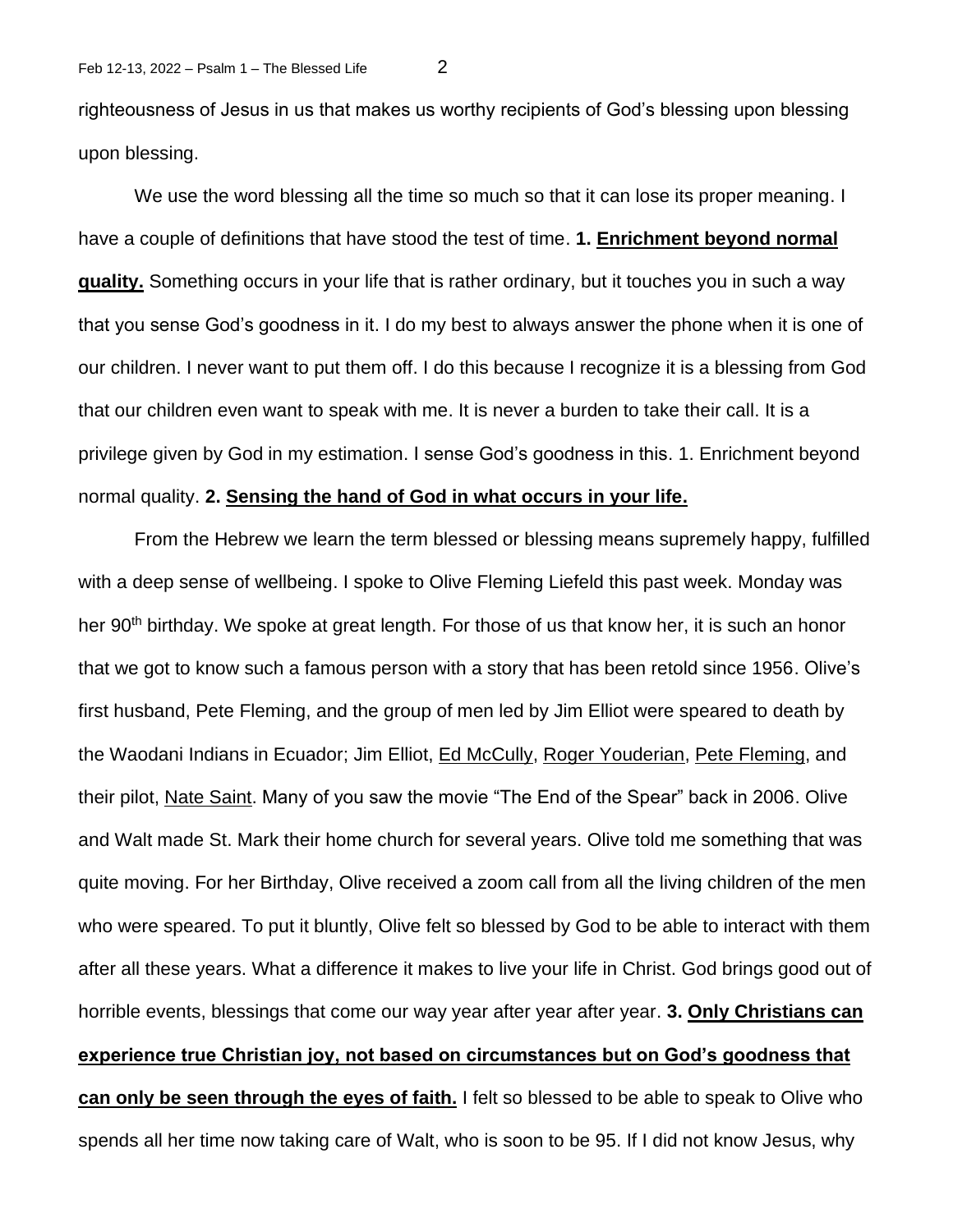would I ever want to spend my time talking to some 90-year-old lady. When we live in Christ these Christian friendships are priceless and a means by which we experience the grace of God.

**4. Blessing, a deep sense of joy from God's grace in your life.** I thought of some things that keep us from perceiving God's blessings that are right there in front of us. 1. Selfpity. When we are wallowing in self-pity, our eyes of faith become shut and we can't see the goodness of God. 2. Self-absorption. If our minds are only on ourselves, our own needs and wants, we can't see beyond our own noses. 3. Self-centered. We hear the story how God has blessed a person and we get mad at God because that blessing has never come our way. Friends, we are to rejoice with those who rejoice and weep with those who weep. When I hear of the blessing of God in another person's life it opens me up to sense and experience the goodness of God in their life. God's goodness can be perceived through another person's blessing.

In summary of this verse 1, all blessings come our way through Christ's obedience, even his death on the cross. The Holy Spirit working in our lives helps us to live obedient lives and this brings great happiness, joy, and enrichment beyond normal quality.

Verse 2. <sup>2</sup> but his delight is in the law of the LORD, and on his law he meditates day and night. The blessed man or woman loves, delights in, greatly enjoys the Word of God. God blesses the one who constantly, intentionally, focuses on the Word. You absolutely love to receive it. In this verse the term law can refer to the Torah, the first 5 books of the Bible, but the term law literally means "instruction" and can refer to the entire Bible in general and the Psalms in particular. We are thrilled to be in the Word out of love for God. Life's greatest joys, the greatest enjoyment in life comes from your relationship with God. You will never find anything to satisfy the needs of your soul other than knowing God and living a life that pleases God. All hell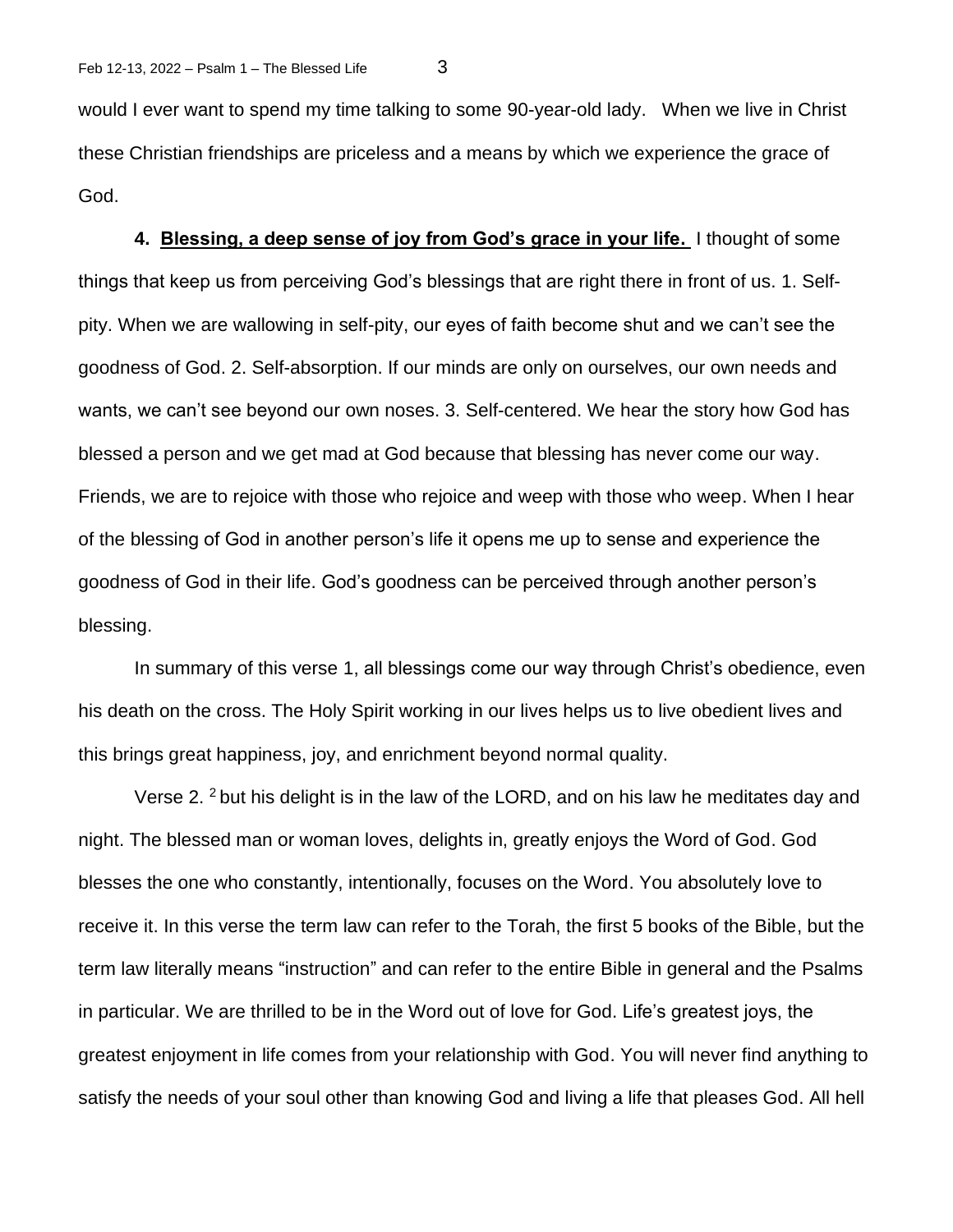can break loose around you but as you live your life in God, God's word will provide wisdom, knowledge, and understanding on how to stay in the wake of God's blessing always.

The term meditate means to murmur to mutter, to say to yourself over and over and over a particular verse until the meaning becomes clearer. To meditate on the Word is an ongoing action. "The Word of God releases its flavor as we chew on it, ruminating on it over time" (James Johnston, R Kent Hughes Editor, The Psalms Vol 1, pg/. 27. I am indebted to the author for several of the insights in this sermon). I so like J. I. Packer's definition of meditating on the Word of God. *"Meditation is the activity of calling to mind and thinking over, and dwelling on, and applying to oneself, the various things that one knows about the works and ways and purposes and promises of God. It is the activity of holy thought, consciously performed in the presence of God, as a means of communion with God. Its purpose is to clear one's mental and spiritual vision of God, and to let His truth make its full and proper impact on one's mind and heart. [In Christian meditation] we reason oneself out of moods of doubt and unbelief into a clear apprehension of God's power and grace"* (J I Packer, Knowing God, pgs 18-19).

Verse 3<sup>43</sup> He is like a tree planted by streams of water that yields its fruit in its season, and its leaf does not wither. In all that he does, he prospers." Friends, God plants you exactly where He wants you to flourish, bearing good fruit year-round, and your leaves do not wither. God plants you purposely so you show the beauty of Christ right where you are. God plants us firmly with plans for future growth. God plants you where He knows you will be fed from the rivers of living water that God provides, life giving water. There is an old saying, "bloom where you are planted." As a believer you could live in a desert and still bear much fruit as you grow deep roots into God Himself. God has specifically placed you where you are to be an effective Christian witness.

God promises to prosper you. This phrase is not referring to money, but God promises to accomplish through you what He asks of you to complete. You stay until God chooses to uproot